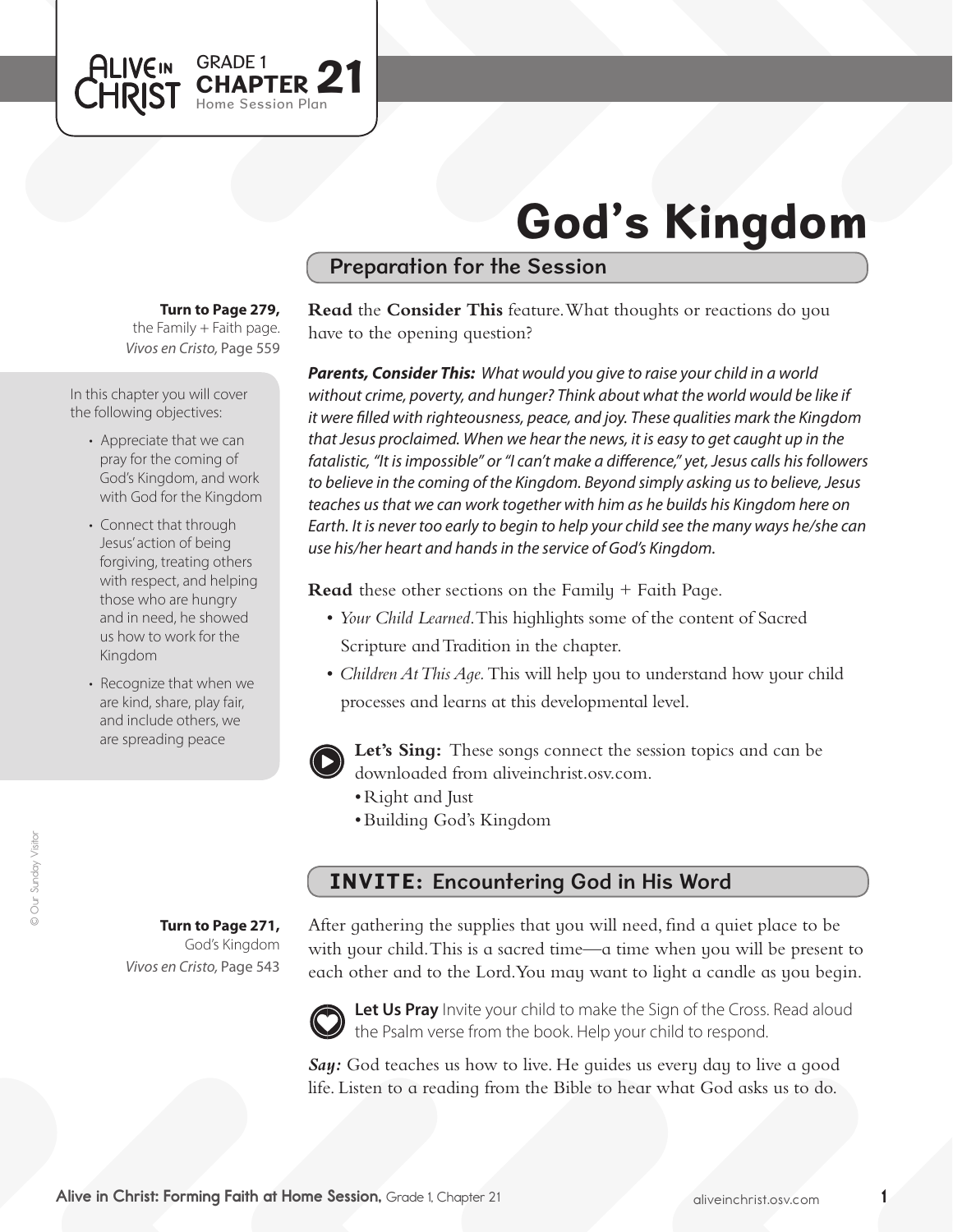**Guide** your child through the Preparing for God's Word Ritual you learned in the Introduction Session or play Track 1 of the Songs of Scripture CD.

- Proclaim God's Word in the Parchment Paper box on the page.
- Maintain several moments of silence.
- Ask: What did you hear God say to you today?

**Invite** your child to respond and also share what you heard.

Now, look at the *What Do You Wonder?* box.

*Say:* God asks us to do what is right, show love, and to live simply in peace with one another.

**Invite** your child to respond to the questions. Ask what else he/she might wonder about knowing what is right or being a peacemaker.

### DISCOVER: Learning God's Truth

**Read** aloud both paragraphs.



**Complete** the gold-star activity.

**Emphasize** that when we treat others with love, we are working with God as he builds his Kingdom.

**Point** out the bulleted list and read it aloud. Help your child understand that Jesus taught us with his actions. He wants us to do what he did. He wants us to act with peace, love and justice.

**Read** aloud the paragraphs.

**Explain** that the good things we do each day help God's Kingdom to grow.



**Proclaim** God's Word.

**Explain** that God's Kingdom started small. God's Kingdom has grown over time and continues to grow. Every time we do good things, we help God's Kingdom to grow.

**Share** with your child a way you have seen her/him help God's Kingdom grow.

**Remind** your child that we pray for the Kingdom of God when we pray the Lord's Prayer.To reference the Lord's Prayer, go to the Our Catholic Tradition reference section in the back of the student book, page 317.

**Turn to Page 272,** Love and Peace *Vivos en Cristo,* Page 545

> **Turn to Page 273,**  The Kingdom Grows

*Vivos en Cristo,* Page 547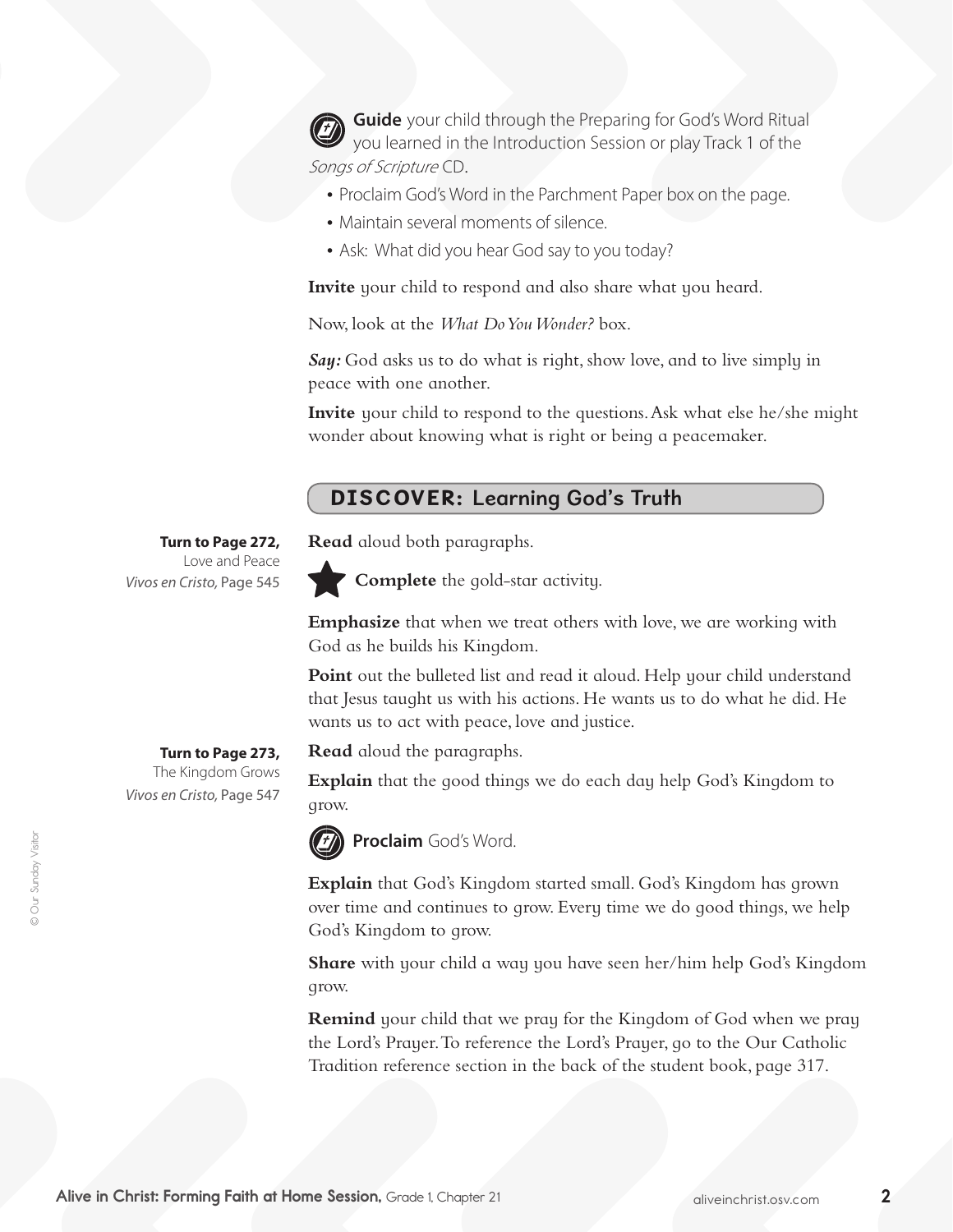**Have** your child complete the Share Your Faith activity.

**Turn to Page 274,** Living for the Kingdom *Vivos en Cristo,* Page 549

**Read** aloud the two paragraphs.

**Tell** him/her that the world would be so happy if everyone worked to be more peaceful. Have them pretend that they are going to be in charge of the happiness in your home.

**Ask** your child what each family member could do to make your home a happier place.

**Show** them an index card with the Catholic Faith Word **peace** written on it.Ask your child to read aloud the definition of peace.



**Complete** the gold-star activity.

**Turn to Page 275,** Living for the Kingdom (cont'd) *Vivos en Cristo,* Page 551

**Have** your child complete the Connect Your Faith activity.

**Listen** to the song, "Mustard Seed," from the *Songs of Scripture* CD. Lyrics can be downloaded at aliveinchrist.osv.com.

#### LIVE: Living Our Faith

**Turn to Page 276,** 

Our Catholic Life *Vivos en Cristo,* Page 553

**Read** aloud the introductory paragraph.

**Draw** attention to the text on the puzzle pieces. Alternate, with your child, reading aloud the bulleted items on each puzzle piece.



**Complete** the gold-star activity.

*Parents, Consider This: You may be thinking that having these conversations about living and dying with your first grade child is somewhat premature. While thoughts of the final journey into eternity may seem far away, the daily dying and risings of each day help prepare us for the ultimate passing into new life. Guiding your child to cope with loss and change by placing those experiences into the bigger picture of God's promise to bring life from death, will help him/her become a person of hope. They will develop a capacity to trust in God's goodness no matter how much darkness surrounds them. What a blessing that will be for your child!*